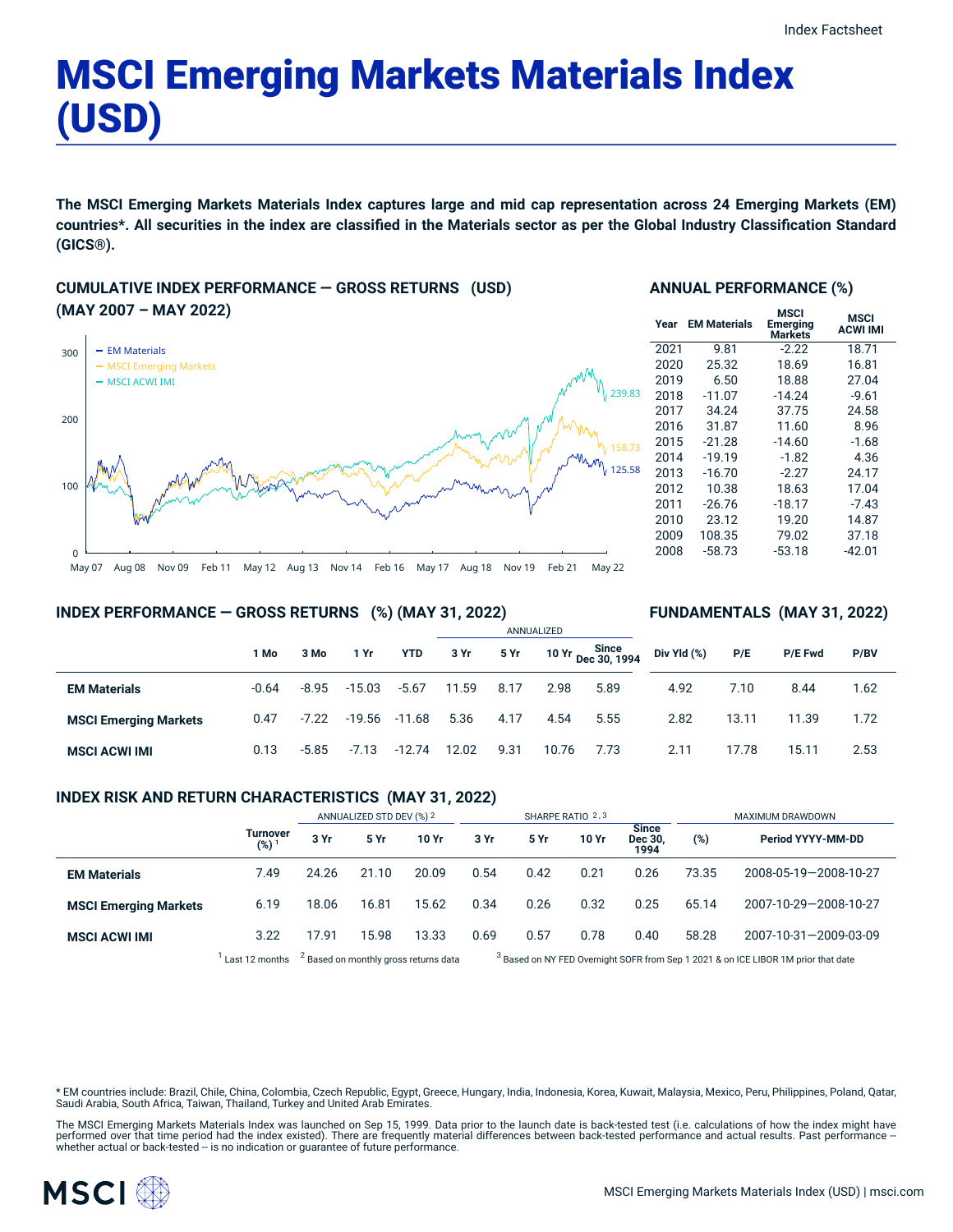# **INDEX CHARACTERISTICS**

|                     | <b>EM Materials</b>           |  |
|---------------------|-------------------------------|--|
| Number of           | 177                           |  |
| <b>Constituents</b> |                               |  |
|                     | <b>Mkt Cap (USD Millions)</b> |  |
| Index               | 627.696.90                    |  |
| Largest             | 74.700.42                     |  |
| <b>Smallest</b>     | 174.37                        |  |
| Average             | 3,546.31                      |  |
| <b>Median</b>       | 1,602.79                      |  |
|                     |                               |  |

#### **TOP 10 CONSTITUENTS**

MAY 31, 2022 Index Factsheet

| <b>EM Materials</b>                                                       |                         | <b>Country</b> | <b>Float Adj Mkt Cap</b> | Index   |
|---------------------------------------------------------------------------|-------------------------|----------------|--------------------------|---------|
| 177                                                                       |                         |                | (USD Billions)           | Wt. (%) |
| nts<br><b>Mkt Cap (USD Millions)</b><br>627,696.90<br>74,700.42<br>174.37 | <b>VALE ON</b>          | <b>BR</b>      | 74.70                    | 11.90   |
|                                                                           | SAUDI BASIC IND CORP    | <b>SA</b>      | 27.50                    | 4.38    |
|                                                                           | LG CHEM                 | <b>KR</b>      | 21.70                    | 3.46    |
|                                                                           | POSCO HOLDINGS          | <b>KR</b>      | 17.31                    | 2.76    |
|                                                                           | <b>GRUPO MEXICO B</b>   | <b>MX</b>      | 15.36                    | 2.45    |
|                                                                           | NAN YA PLASTIC          | TW             | 15.15                    | 2.41    |
| 3,546.31                                                                  | SASOL                   | ZΑ             | 15.08                    | 2.40    |
| 1.602.79                                                                  | SAUDI ARABIAN MINING CO | <b>SA</b>      | 14.95                    | 2.38    |
|                                                                           | SOOUIMICH PREF B        | <b>CL</b>      | 14.50                    | 2.31    |
|                                                                           | <b>ASIAN PAINTS</b>     | IN             | 14.13                    | 2.25    |
|                                                                           | Total                   |                | 230.38                   | 36.70   |
|                                                                           |                         |                |                          |         |

# **FACTORS - KEY EXPOSURES THAT DRIVE RISK AND RETURN MSCI FACTOR BOX**



# **MSCI FaCS VALUE**  $\overline{\bullet}$ **Relatively Inexpensive Stocks LOW SIZE** .<br>мі **Smaller Companies MOMENTUM Rising Stocks QUALITY** ිබ **Sound Balance Sheet Stocks YIELD Cash Flow Paid Out LOW VOLATILITY**  $\wedge /V$ **Lower Risk Stocks** MSCI FaCS provides absolute factor exposures relative to a broad global index - MSCI ACWI IMI. Neutral factor exposure (FaCS = 0) represents MSCI ACWI IMI.

## **INDUSTRY WEIGHTS**



# **COUNTRY WEIGHTS**